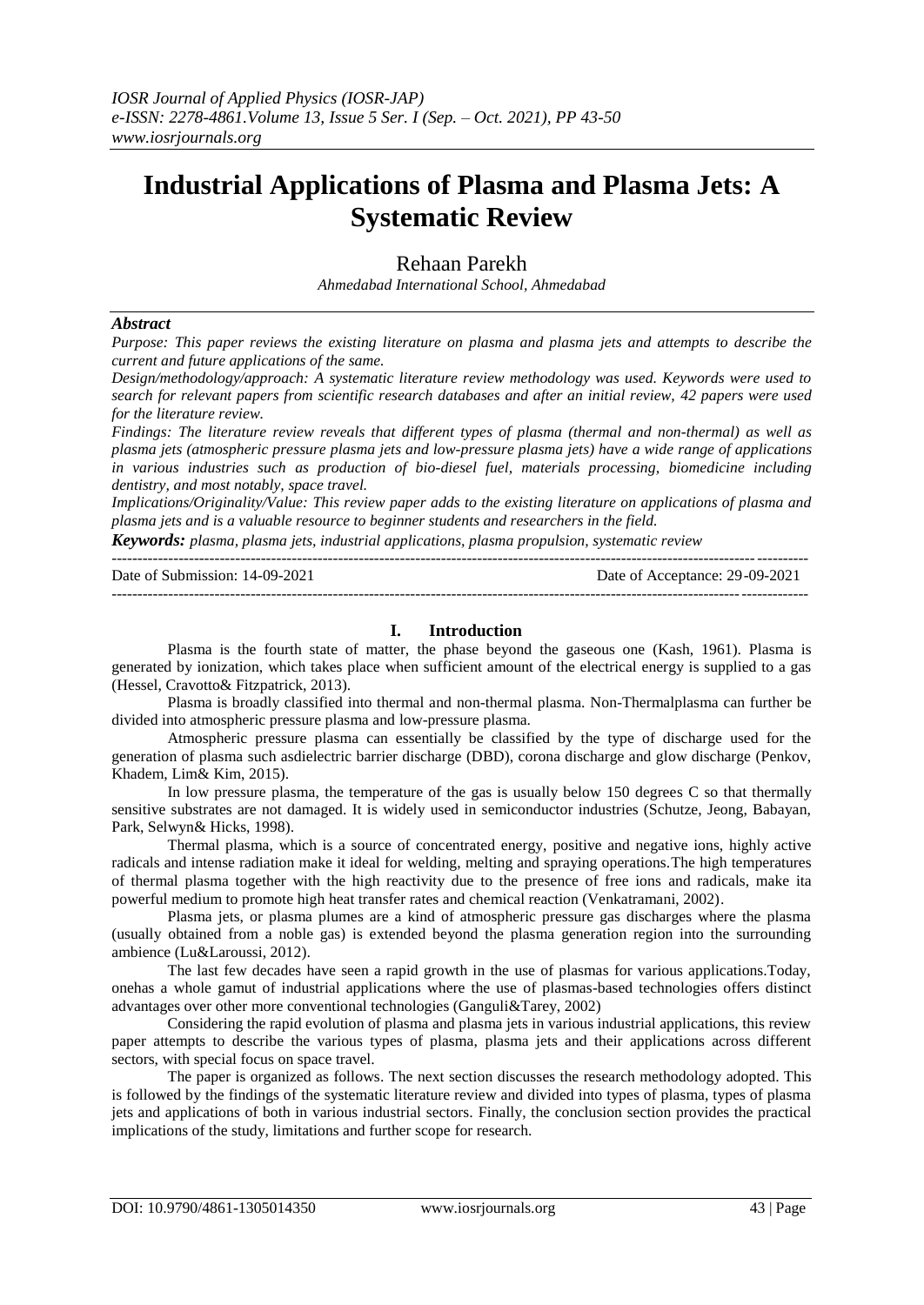# **II. Methodology**

This study followed a systematic literature review approach. Scientific research databases Elsevier and IEEE were used to search for research papers using the key words 'plasma', 'plasma jets' and 'applications of plasma'. The initial search led to 326 research papers. After a preliminary review, research papers deemed unsuitable were discarded, leaving the researcher with a final set of 42 research papers. The literature review was conducted on these 42 research papers.

#### **Plasma: The fourth state of matter**

Plasmais known as the ionized state of matter, obtained by dissociating atoms into positive ions and electrons (John, 1993). The term plasma was introduced in the earlier third of the twentieth century and refers to gas containing an appreciable number of ions and electrons. Some examples of plasma devices are electric arcs, such as those used in welding, and electric discharges, such as in neon displays (Kash,1960).

Plasma may be an exceptional state on earth, but it is the most prevalent state of matter in the universe. Plasma comprises the stars and much of the material in space. Plasmas and plasma phenomena are destined to play an increasingly important role in our developing technology, especially in areas such as communication, space propulsion, power production, among others (Kash, 1960).

The plasma state is uniquely different from the ordinary states of matter in a number of ways. First of all, plasma contains free electrons and ions, which being electrically charged, can respond to external electromagnetic energy fields and transport electromagnetic energy. The fluid properties are enhanced by the particles setting up internal self-consistent electric and magnetic fields, resulting in the generation of collective effects like flows, waves, instabilities and self-organisation. It is, in general, a multi species fluid, with electrons, ions and neutral particles having independent thermal distributions, which need not to be in equilibrium. The internal energy is composed of thermal, electric, magnetic and radiation fields, whose relative magnitudes allow the plasma state to exist in a large parameter space (John, 1993).

Plasma is generated by ionization, which happens when atoms are divided into positive ions and electrons. The electrons can be removed from the bound state by different means, all of which require imparting energy to the bound electron to allow it to free itself from the attractive force of the nucleus. The minimum energy required by the electrons to do this is the ionization potential of the atom. The process of ionization can be achieved thermally, by heating the gas to very high temperature; by photons as happens in the ionosphere, chemically as in flames or through energetic electrons(John, 1993). Ionization leads to the generation of highly excited atomic, molecular, ionic and radical species. The development of high frequency torches in 1948, of the DC arc torch and of improved analysis techniques in the 1970s led to better understanding of the kinetics and mechanism of plasma reactions, allowing a better connection between plasma process conditions and reaction product. This lead to a significant increase in the number of studies onplasma.

# *Types of Plasmas*

Plasma can be classified based on the temperature relationships within the plasma,into two categories: thermal and non-thermal plasma sources.

#### *Thermal Plasma*

Thermalplasmas are produced by plasma torches also known as plasmatrons. Depending on the primary source,which can be direct current, alternating current at mains frequency, or at radio frequency, they are known as DC,AC OR RF torches (Venkatramani, 2002).

Thermal plasmas such as plasma torches (Surov et. al., 2017) and arc jets (Liu, Park, Hamdan&Cha, 2018) utilize high temperature chemistry as well as plasma generated reactive species (electrons, ions, radicals, photons, etc.) (Hamdan&Cha, 2016).

Thermal torches and arcs are high-temperature sources  $(>10,000$  degreesC) that are used for a variety of materials applications, including melting and deposition, spray coating and ceramic powder synthesis(Uhm& Hong, 1997).Thermal-plasmas are atmospheric pressure plasmas characterized by high enthalpy content and temperatures around 2000-20,000 °C.

Contrary to non-thermal plasmas, thermal plasmas, such as torches and arc jets, provide a good efficiency by combining the chemical reactions induced by plasma species (electrons and ions) with those induced thermally.

#### *Non-Thermal Plasma*

Non-thermal plasmasincludepulsed-nanosecond discharge (Hamdan& Cha, 2016), dielectric barrier discharge (Laurita, Barbieri, Gherardi, Colombo&Lukes, 2015), and plasma jet (Robert, Darny, Dozias, Iseni&Pouvesle, 2015). All these have been extensively investigated for liquid processing. Such plasmas have shown great potential for controlling the electron induced chemistry (Lebedev, 2017), because electron energy is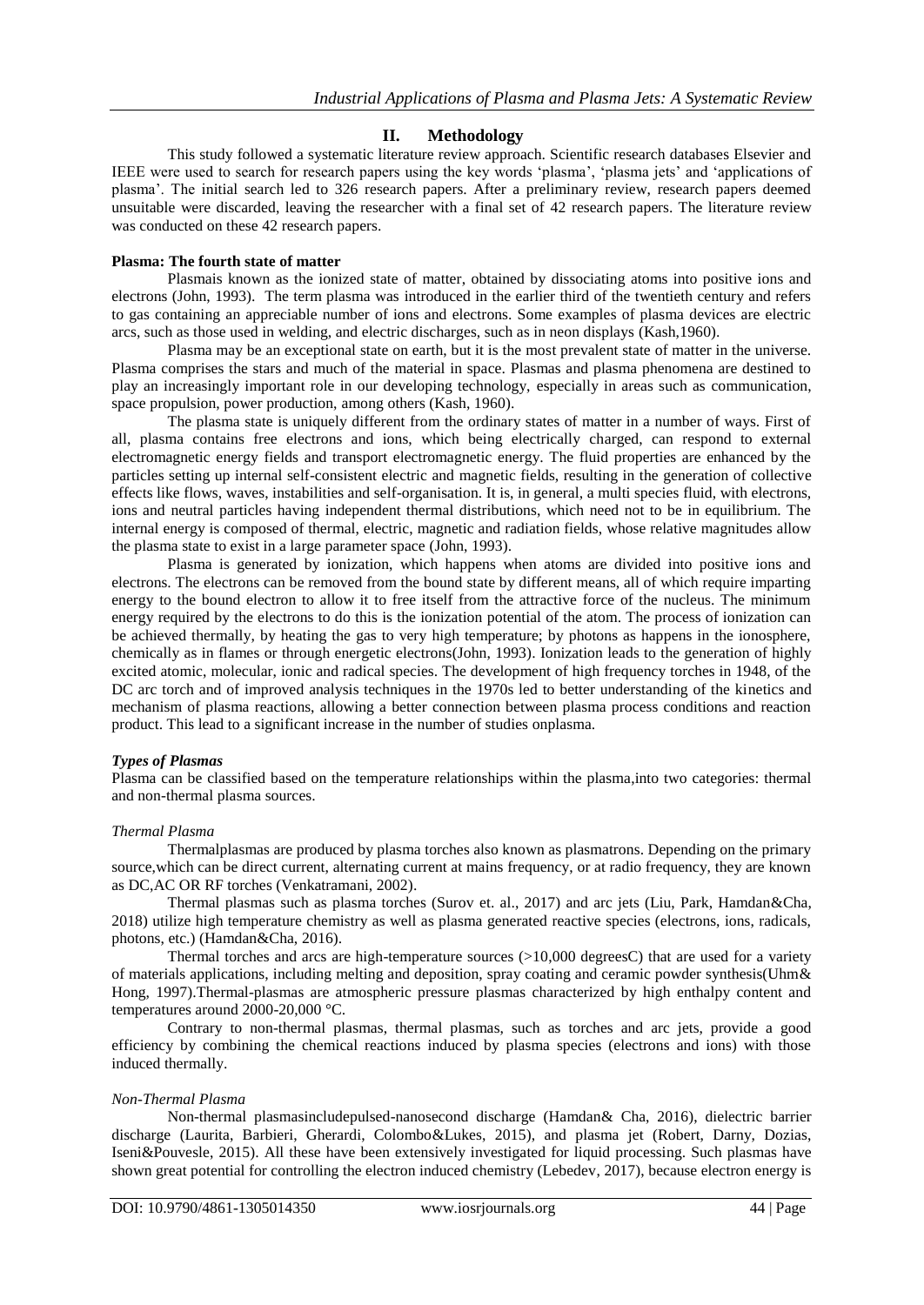selectively augmented while the gas temperature (i.e., the energy of heavy species) is somewhat unchanged. Gas temperature of non-thermal plasmas remains close to room temperature, even as the electron energy is relatively high (several eVs), which gives them an excellent ability to process temperature-sensitive materials such as polymers, biological liquids, and living cells (Liedtke et. al., 2017).

Perhaps the most widely used plasma jet configuration is based on the dielectric barrier discharge employing a noble gas such as helium or argon. The gas is typically flushed through a dielectric capillary and subjected to an applied voltage using one or more electrodes placed inside and/or outside of the capillary. This is also known as low temperature or cold plasma. It is a non-thermodynamic equilibrium category normally formed in low or atmospheric pressure systems.

# *Electrically generated Plasma*

Depending on the means of producing the primary electrons, energizing them and how they partition their energy to the plasma particles, we can classify industrially relevant electrically generated plasmas in the following way:

Metal vapour arc plasmas: These plasmas are maintained at very low pressure by melting and evaporating one of the electrodes. They are industrially used for ion plating and thin metallic film coatings. For e.g.,depositing titanium nitride coatings, when the arc is run in a low-pressure nitrogen environment(John, 1993).

Glow Discharge plasma:Glow discharge plasma are produced by both reactive and non-reactive gases when they are broken down by high voltages at medium pressures These plasmas are industrially used for ion implantation like in ion nitriding, plasma chemistry, plasma polymerization etc.(John, 1993).

Arc Plasmas:At high pressure nearing atmospheric pressure, glow discharge plasma transitions to arc plasmas. The gas and plasma temperatures can reach tens of thousands of degrees in arc plasmas and hence they are high energy density thermal sources. These plasmas are widely used in metallurgical and engineering plasma processing (John, 1993).

# **Plasma Jets**

Plasma jets, or plasma plumes, belong to a large family of gas discharges whereby the discharge plasma is extended beyond the plasma generation region into the surrounding ambience, either by a field (e.g., electromagnetic, convective gas flow, or shock wave) or a gradient of a directionless physical quantity (e.g., particle density, pressure, or temperature).

This physical extension of a plasma plume gives rise to a strong interaction with its surrounding environment which alters the properties of both the plasma and the environment, often in a nonlinear and dynamic fashion. The plasma is therefore not confined by defined physical walls, thus extending opportunities for material treatment applications as well as bringing in new challenges in science and technology associated with complex open-boundary problems.

Some of the most common examples may be found in dense plasmas with very high dissipation of externally supplied energy (e.g., in electrical, optical or thermal forms) and often in or close to thermal equilibrium. For these dense plasmas, their characteristics are determined predominantly by strong physical forces of different fields, such as electrical, magnetic, thermal, shock wave, and their nonlinear interactions (Reed, 1961).

Plasma jets, which can deliver plasma up to a few meters distance, are unique in producing reactive chemistry at room temperature. Jet plasma with a privilege of lower shock risk, compared with DBD and corona discharges, can penetrate and propagate inside small holes and flexible dielectric tubes (Johnson, Zhu,Wang, Sivaram, Mahoney& Lopez, 2011), which is quite useful for medical applications (e.g., treatment of colorectal and pancreas cancers) (Stoffels, 2007) and other applications (e.g., surface treatment) (Stoffels, Flikweert, Stoffels, &Kroesen, 2002).

# *Types of Plasma Jets*

Plasma is used for material treatment in much wider fields, such as surface activation, etching, cleaning, decontamination and thin-film coating (Ghasemi, Sohbatzadeh&Mirzanejhad, 2015). Industrial plasmas operate either at low pressures (<1 Torr) or at atmospheric pressure (Sun, Li,Bao, Wang,Zeng, Gao& Luo, 2007).

In principle, atmospheric pressure plasma devices can provide a crucial advantage over low-pressure plasmas because they eliminate complications without need for vacuum systems and allow for continuous inline processing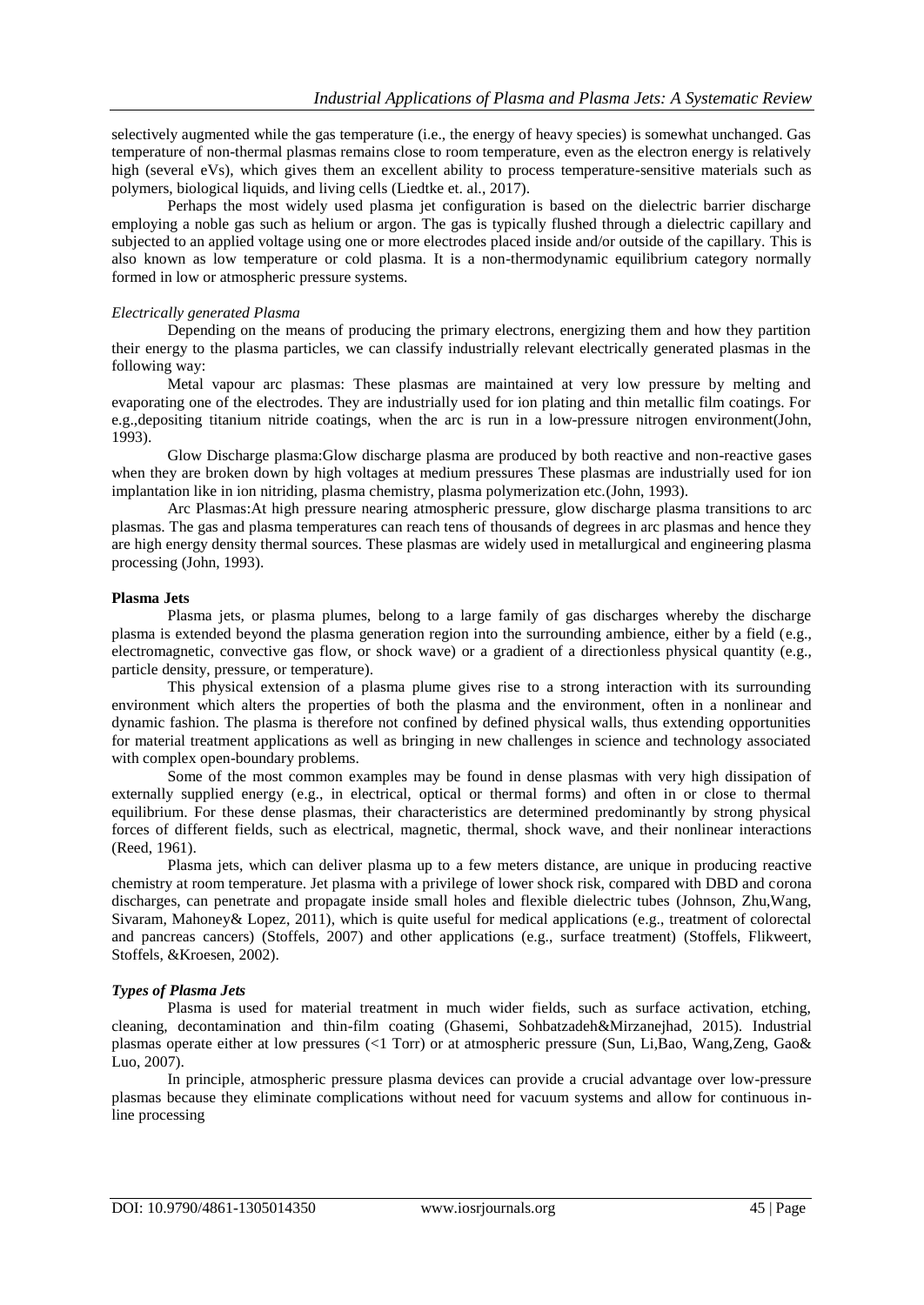# *Low Pressure Plasma Jets (LLPJs)*

Low-pressure plasmas are those where the electrons and ions do not interact too frequently and thermal equilibrium between these species is absent. Electrons and ions usually have very different temperatures in such plasmas (Ganguli&Tarey, 2002).

Low-pressure plasmas have several applications in materials processing and play a key role in manufacturing semiconductor devices (Schmid,Kegel, Petasch&Liebel, 1996). A uniform glow discharge can be generated, so that material processing proceeds at the same rate over large substrate areas.

Low-pressure plasma discharges are widely used in materials processing, because they have a number of distinct advantages such as:1) low breakdown voltages; 2) a stable operating window between spark ignition and arcing; 3) an electron temperature capable of dissociating molecules  $(1-5 \text{ eV})$ , but a low neutral temperature; 4) relatively high concentrations of ions and radicals to drive etching and deposition reactions; and 5) a uniform glow over a large gas volume.

On the other hand, operating the plasma at reduced pressure has several drawbacks. Vacuum systems are expensive and require maintenance. Load locks and robotic assemblies must be used to shuttle materials in and out of vacuum. Also, the size of the object that can be treated islimited by the size of the vacuum chamber.

Although low-pressure plasmas have found their wide applications in the last few decades, operating at reduced pressures requires expensive and complicated vacuum system which results in a high cost, size limitations on the treated objects and the need for complex robotic assemblies to shuttle materials in and out of vacuum chamber (Forster, Mohr&Viol, 2005).

# *Atmospheric Pressure Plasma Jets (APPJs)*

There are various methods to generate atmospheric pressure plasmas, such as microwave discharge, radio frequency (RF) discharge, dielectric barrier discharge (DBD), and direct current (DC) discharge(Laroussi& Akan, 2007).All of these methods have unique features that are suitable for certain applications. The simplest method of generating plasma is the use of DC discharge, although it requires RF for ignition. This type of APPJ has been widely described in existing research(Liao, Chang, Yang, Hsu, Cheng&Chen, 2014).The APPJ system does not require a vacuum chamber, thus allowing for the building of small and low-cost plasma sources. The simplicity, low cost, and wide possibilities for surface treatment and modification have made APPJs popular in industrial use.

In principle, atmospheric pressure plasma devices canprovide a crucial advantage over low-pressure plasmasbecause they eliminate complications without need forvacuum systems and allow for continuous in-line processing.(Lu, Naidis, Laroussi, Reuter, Graves&Ostrikov, 2016).

# **Applications of Plasma**

Plasma technology has given a new direction and impetus to many industrial operations by opening up a widerange of mechanical, chemical and metallurgical processing techniques. The high temperatures together with the high reactivity due to the presence of free ions and radicals, make plasma a powerful medium to promote high heat transfer rates and chemical reactions.

Atmospheric pressure plasma jets have been widely used in many healthcare and materials processing applications, ranging from etching and deposition to microbial decontamination and cancer therapy (Morabit,Whalley,Robert, Hasan&Walsh, 2019).

Traditional sources include transferred arcs, plasma torches, corona discharges, and dielectric barrier discharges.PPJs have been found to be very effective for materials processing and suitable for materials sensitive to thermal damage. In particular, the hydrophilic character of certain materials can be improved by argon plasma treatment. (Fricke, Steffen, von Woedtke, Schroder&Weltman,2011).

Deposition of coatings by APPJs: The deposition of coatings by APPJs involves supplying an additional precursor such as silicon–organics, metal–organics, or various solutions as a vapor rather than in a gaseous state.

Materials Etching: Atmospheric pressure plasma jets can be used for etching materials at atmospheric pressure and between 100 and 275 degrees C. Thermal torches and arcs are high-temperature sources (>10 000 degreesC) that are used for a variety of materials applications, including melting and deposition, spray coating and ceramic powder synthesis(Uhm&Hong, 1997).

# *Biomedical Applications of APPJs*

Low Temperature APPJ in Biology and Medicine: Nonthermal AP plasmas perform at temperatures only slightly above room temperature (30–50degrees C) while maintaining the benefits and characteristics of high-temperature plasma and itscharacteristics (Isbary et. al.,2010). Because such plasmas are cold and produce low heat, they offer great potential in a broad range of biomedical applications.

In the mid-1990s, experiments demonstrated that low temperature atmospheric pressure plasmas (LTP) can be used to inactivate bacteria (Laroussi, 2008). By the early 2000s, research expanded to include eukaryotic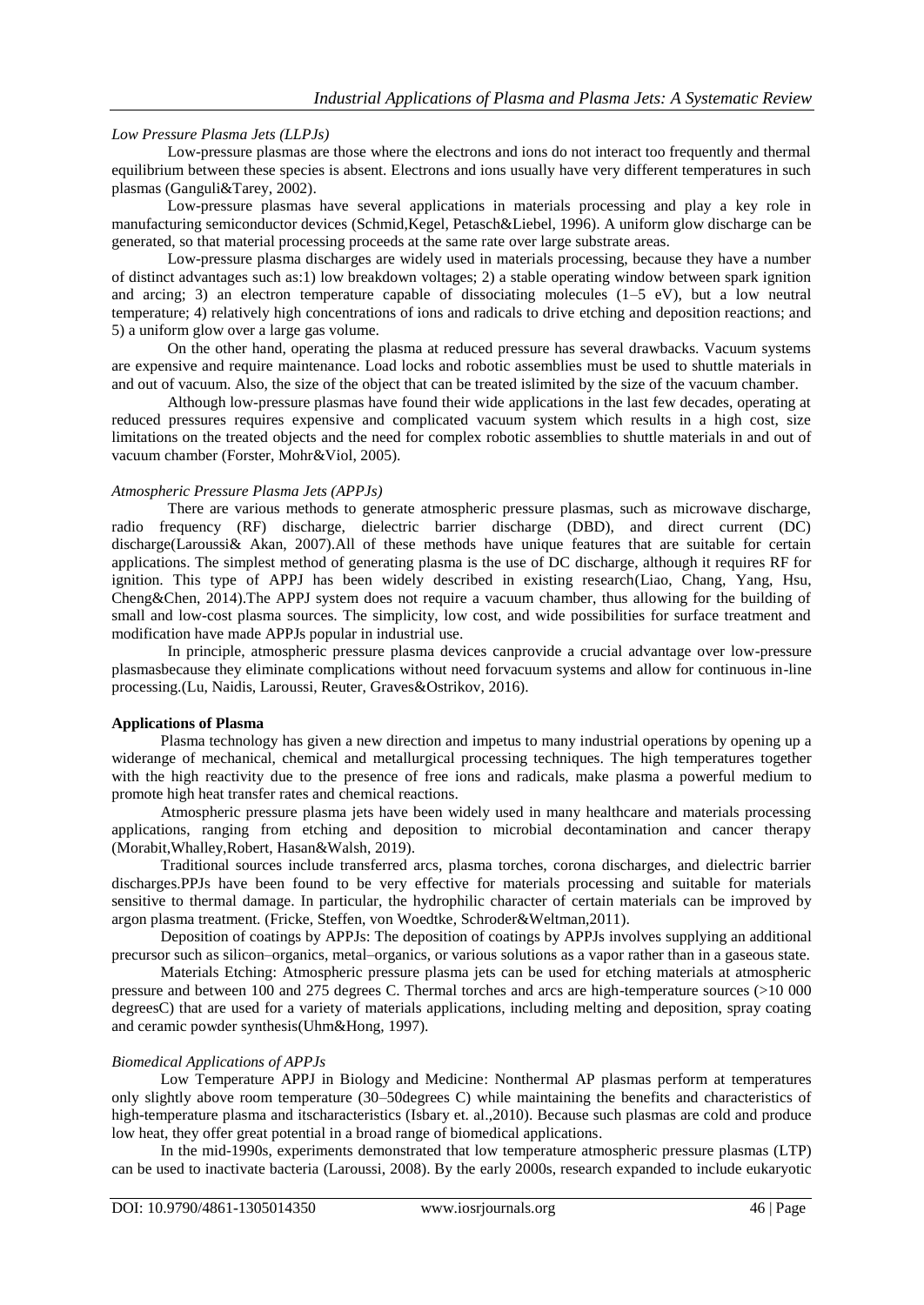cells (a cell containingmembrane-bound organelles such as a nucleus,and mitochondria) when small doses of LTP were found to enhance phagocytosis, (a process by which certain living cells ingest or engulf other cells)accelerate the proliferation of fibroblasts,(a cell in connective tissue which produces collagen and other fibres) detach mammalian cells without causing necrosis (death of most cells due to injury) and under some conditions, lead to apoptosis(programmed cell death)(Stoffels,Flikweert, Stoffels&Kroesen, 2002). Today, the field of plasma medicine encompasses several applications of low temperature plasmas in biology and medicine (Laroussi, 2008). These include:Sterilization, disinfection, and decontamination,Plasma-aided wound healing, Plasma dentistry, Cancer applications or "plasma oncology,"Plasma pharmacology and Plasmatreatment of implants for biocompatibility.

Atmospheric pressure plasma jets (APPJ) are accepted as suitable sources of cold atmospheric pressure plasma (CAP) for biomedical research and applications (Weltmann&VonWoedtke, 2017). Some of the useful features of APPJs for biomedical applications are: firstly, the possibility to adjust the dimensions of the plasma jet and secondly, the plasma not being bounded by the electrodes. These features allow for local treatment of various irregular and hardly accessible surfaces. So far, the main clinical application of APPJ has been in dermatology, but new therapeutic options may include oncology and dentistry, as well (Mance et. al., 2014).

Atmospheric pressure air plasma, and turbulent flow used as cooling mechanism, can generate a simple, but effective system for fungal decontamination on sensitive surfaces such as mammalian skin. This "microplasma jet" therefore offers an effective method to treat yeast infections on skin, which may even be extended to other microbes and possibly even viruses. The major advantage is that healthy cells do not seem to be affected, while pathogens can be eradicated

High Temperature APPJ in Biology and Medicine: High-temperature plasma is a well-known method for sterilization of equipment and cosmetic restructuring of tissue (Lee, Nam, Mohamed, Kim&Lee, 2010). However, using high-temperature plasma in therapeutic applications maycause lethal damage to living systems.

# *In Dentistry*

Atmospheric-pressure non-equilibrium plasma jets (APNP-Js) have attracted attention in the past two decades. Researchers have found that APNP-Js could be used in various applications of dentistry. APNP-Js can effectively kill biofilm in teeth root canal. Safety studies indicated that the APNP-Js have no harmful effects on the normal oral tissues. The studies of the application of APNP-Js in tooth bleaching show that APNP-Js can effectively remove stains from extracted teeth stained by either coffee or red wine. In addition, the experimental results of the surface treatment of dental implants using APNP-Js show that the surface hydrophility of VPS is significant improved after the plasma treatment, while the cytotoxicity of sample has no obvious difference. Further studies show that the adhesion between the ceramic and the composite resin is enhanced with 1, 3-BD plasma deposition using APNP-Js(Wu, Cao& Lu, 2016).

# *Very Low-Pressure Plasma Spray for Metal Coating*

The VLPPS process allows rapid preparation of thin  $(1 < t < 100$  micron), dense coatings. There are many promising applications of VLPPS processes. Primary among them are thermal barriercoatings and solid oxide fuel cells. VLPPS offers the ability to create columnar and mixed mode microstructures. The VLPPS process, by accessing new regions of parameter space, should enable a variety of newcoating applications. Current work is focused on thermal barrier coatings and SOFC electrolytes; however, one can envision many other opportunities for VLPPS ceramic, metal, and composite coatings(Smith, Hall, Fleetwood& Meyer, 2011).

# *Applications in Space Travel and Rocket Technology*

Plasma propulsion provides one of the more promising engines tor futuristic space travel. It enables acceleration of propellant material to large velocities by the use of electromagnetic forces.

The principal attraction of electrical propulsion, such as plasma propulsion, is the long-range possibility it offers toprovide a large ratio of payload weight to initial vehicle weight. This large ratio results from the projected use of higher velocity propellants. The larger the exhaust velocity of the propellant, the larger the payload fraction will be for any given mission (Kash, 1961).

Among the plethora of available and emerging space propulsion systems, the thrust platforms that utilize plasma (Tiwari, Bhandari&Ghorui, 2018) and ionized gas (Furukawa, Shimura, Kuwahara&Shinohara,2019) to create reactive thrust are currently attracting the strongest attention due to many potential advantages of these devices(Mazouffre,2016) particularly for their ability to deliver a very high specific impulse (Ding et.al., 2017) and potentially long service life(Croes et. al., 2018).

Conventional rockets generate thrust by burning chemical fuel. Electric rockets propel space vehicles by applying electric or electromagnetic fields to clouds of charged particles, or plasmas, to accelerate them. Although electric rockets offer much lower thrust levels than their chemical cousins, they can eventually enable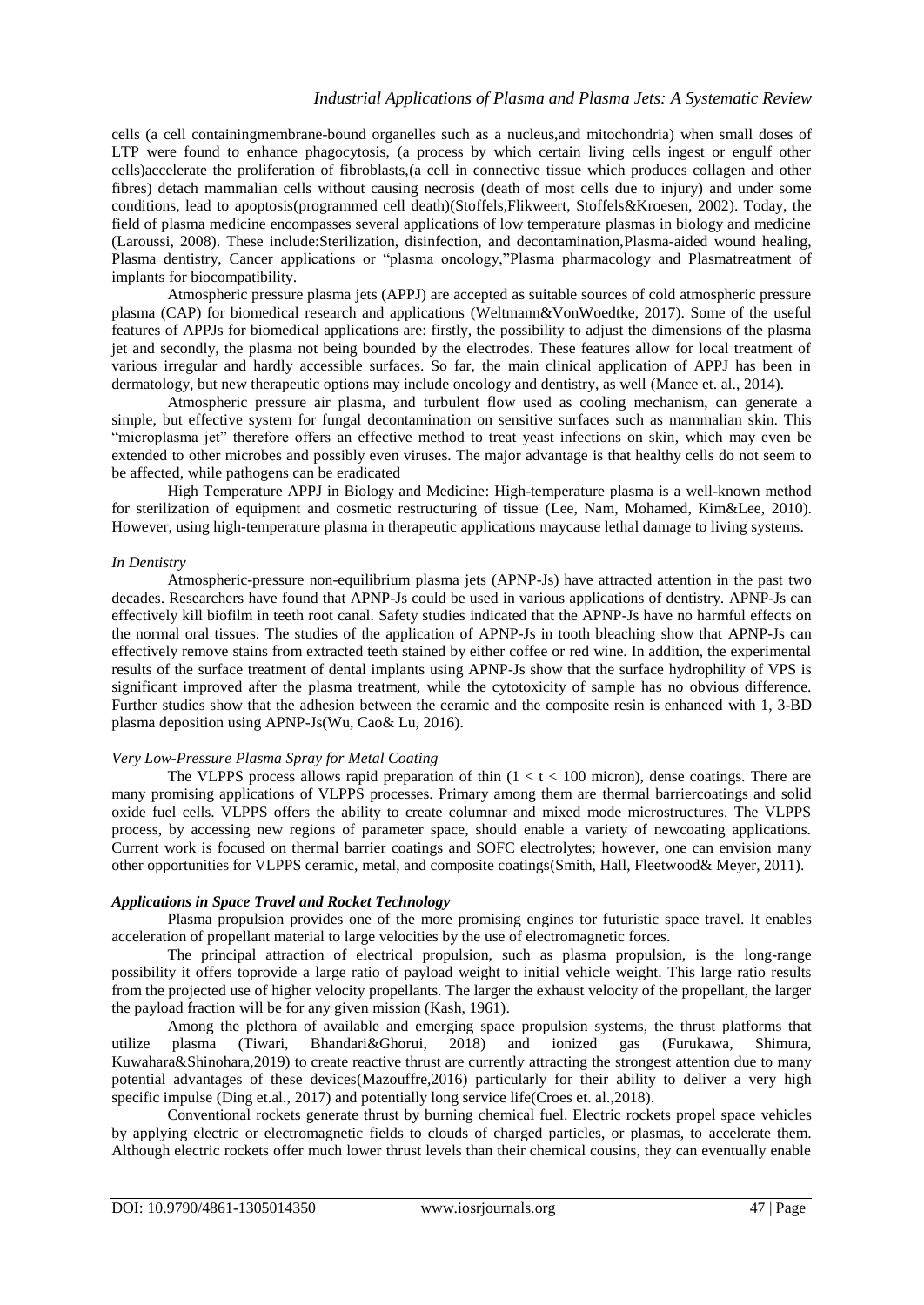spacecraft to reach greater speeds for the same amount of propellant. Electric rockets' high-speed capabilities and their efficient use of propellant make them valuable for deep-space missions (Choueiri, 2009).

Dawn, which took off in September 2007, is powered by a kind of space propulsion technology that is starting to take center stage for long-distance missions—a plasma rocket engine. Such engines, now being developed in several advanced forms, generate thrust by electrically producing and manipulating ionized gas propellants rather than by burning liquid or solid chemical fuels, as conventional rockets do. Dawn's mission designers at the NASA Jet Propulsion Laboratory selected a plasma engine as the probe's rocket system because it is highly efficient, requiring only one tenth of the fuel that a chemical rocket motor would have needed to reach the asteroid belt. If project planners had chosen to install a traditional engine, the vehicle would have been able to reach either Vesta or Ceres, but not both(Choueiri, 2009).

# *Plasma propulsion Engines for Space Travel*

There are several types of propulsion engines feasible for space travel including chemical propulsion, nuclear-chemical propulsion, propulsion by electric arc heating, ion propulsion and plasma propulsion. The latter three are propulsion techniques that use plasma technology.

Propulsion by electric arc heating (plasma jet):Higher temperatures and velocities may be obtained by heating the gas electrically as with a plasma jet. In a plasma jet, a gaseous propellant (e.g., hydrazine, hydrogen) is heated to high temperature by passing it through a high-current electric arc (Comae, 1959). Electric forces are used to heat the gas, but not to accelerate it. The gas is accelerated by expanding it through a nozzle, as in the case of the chemical or nuclear- chemical engine. The propellant velocity of a plasma- jet engine is also limited by material temperatures, but may achieve values between 15-20 km /sec.

Ion propulsion:Ion propulsion illustrates the simplest means of accelerating material by electromagnetic forces. Ions are directly accelerated by strong electric fields, similar to the acceleration of electrons in cathode ray tubes. To maintain overall charge neutrality on the vehicle, as many positive as negative charges have to be eliminated. Further- more, in order to provide a neutral space environment in the vicinity of the ion engine, the positive and negative charges should leave the vehicle with about the same velocity (Forrester and Speiser, 1959).

Plasma propulsion:In plasma propulsion engines, a neutral plasma is accelerated with the aid of electric and magnetic fields. The magnetic fields can be provided by currents in the plasma, or they can be provided independently. The propellant energy is supplied by the electric fields; however, the magnetic fields are required to orient the gas and give it a net momentum. Operation of a plasma device does not require the separation of the positive and negative charges. The plasma device can therefore handle larger amounts of propellant and can provide a larger thrust per unit area. There are two types of plasma propulsion devices- steady-state plasma accelerator and pulsed plasma accelerator (Kash, 1960).

i) Steady-State Plasma Accelerator

The steady- state plasma accelerator is often called a crossed electric and magnetic field accelerator and is similar to that of the electromagnetic pump presently used for metal liquids. In a simple version of the crossed field device, a plasma arc jet is used to produce a high-temperature partially ionized gas, to which somealkali metal vapor, such as potassium, may be added to increase its electric conductivity. The plasma gas then passes between a pair of electrical plates to produce a current transverse to the flow, and a set of coils which provide a magnetic field at right angles to both the current between the plates and the direction of flow. The resultant interaction between the current and the magnetic field provides the force for accelerating the gas. The steadystate devices may be suitable for the acceleration of plasma to intermediate velocities, up to about 50 km/ sec(Kash, 1960).

ii) Pulsed Plasma Accelerator

This is an intermittently operated device and can produce a per-unit-area thrust intermediate between the ion accelerator and the steady-state plasma-accelerator. In this device bursts of plasma are driven by rapidly varying magnetic fields produced by large currents in the plasma discharge. Here, a plasma introduced into the discharge region or produced by the discharge, is accelerated by the interaction of the current elements in the plasma and the current elements in the fixed part of the discharge circuit. The accelerating forces arise from the interaction of the current elements with the magnetic field produced by the current in the discharge circuit.

The pulsed devices can be utilized to accelerate plasmas in the velocity range of about 10-500 km/ sec but are better suited for producing velocities greater than that of the steady- state devices (Kash, 1960).

# **III. Conclusion**

Using a systematic literature review approach, this study attempted to describe the current and future applications of plasma and plasma jets. The review reveals that different types of plasma (thermal and nonthermal) as well as plasma jets (atmospheric pressure plasma jets and low-pressure plasma jets) have a wide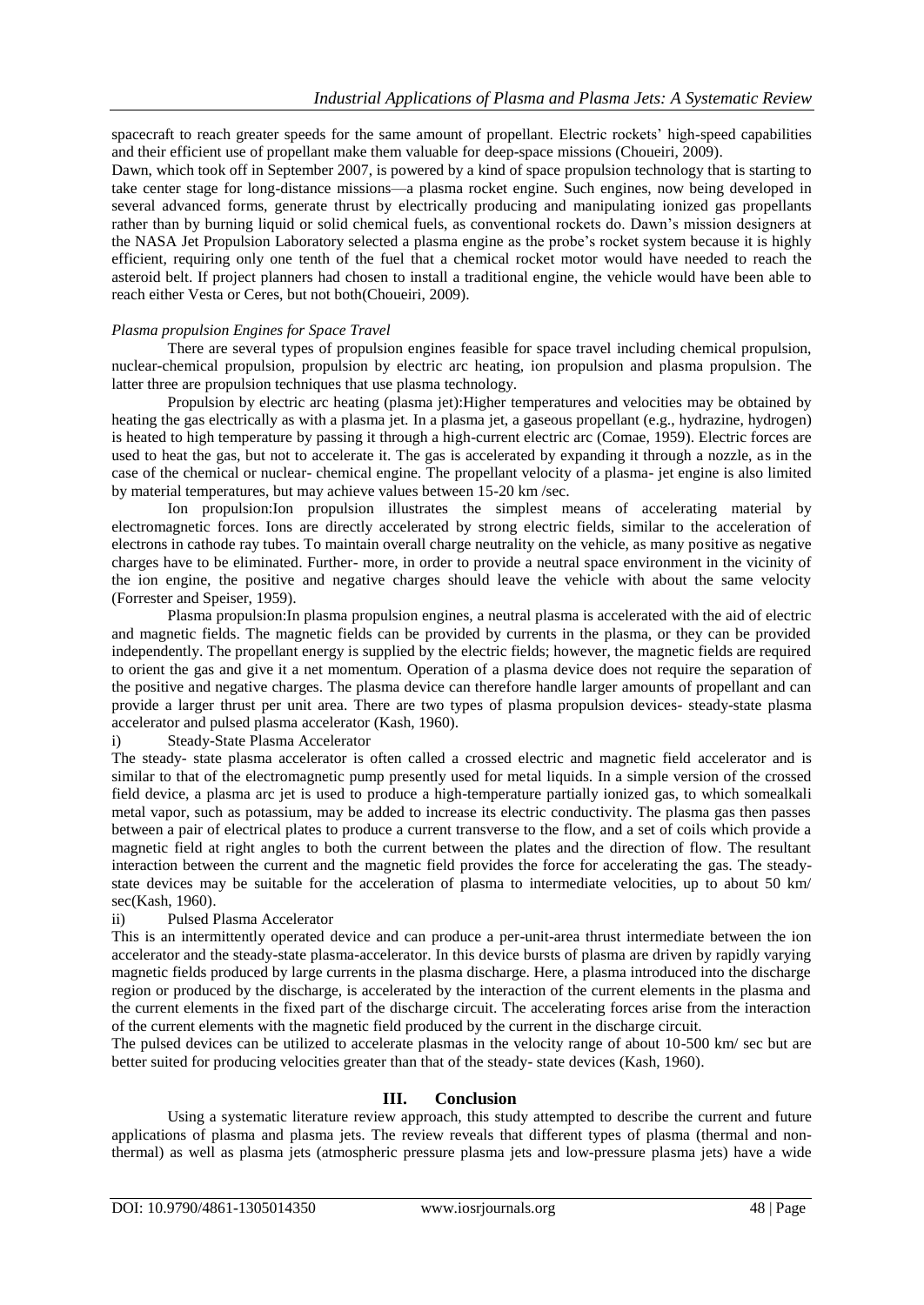range of applications in various industries such as production of bio-diesel fuel, materials processing, biomedicine including dentistry, and most notably, space travel.

The study has some limitations in terms of the number of research papers reviewed and the focus on certain industrial applications only, chief of which is space travel.

Further research in this area can be in the form of larger literature reviews that cover the applications of plasma and plasma jets in greater depth, and even address the challenges of using this technology.

This study adds to the existing literature on applications of plasma and plasma jets and is a valuable resource to beginner students and researchers in the field.

#### **References**

- [1]. Choueiri E., (2009) New Dawn for ELECTRIC ROCKETS, Scientific American, 300, 2 , 58-65, https://www.jstor.org/stable/10.2307/26001222
- [2]. Comae, "Plasma Propulsion of Spacecraft", (1959), Astronautics, 4, 31.
- [3]. Croes, V., Tavant, A., Lucken, R., Martorelli, R., Lafleur, T., Bourdon, A., &Chabert, P. (2018). The effect of alternative propellants on the electron drift instability in Hall-effect thrusters: Insight from 2D particle-in-cell simulations. Physics of Plasmas, 25(6), 063522. doi: 10.1063/1.5033492
- [4]. Ding, Y., Su, H., Li, P., Wei, L., Li, H., & Peng, W. et al. (2017). Study of the catastrophic discharge phenomenon in a Hall thruster. Physics Letters A, 381(40), 3482-3486. doi: 10.1016/j.physleta.2017.09.002
- [5]. Forrester A T., Speiser, R C., (1959) "Cesium-Ion Propulsion", Astronautics, 4, 34.
- [6]. Förster, S., Mohr, C., &Viöl, W. (2005). Investigations of an atmospheric pressure plasma jet by optical emission spectroscopy. Surface and Coatings Technology, 200(1-4), 827-830. doi: 10.1016/j.surfcoat.2005.02.217
- [7]. Fricke, K., Steffen, H., von Woedtke, T., Schröder, K., &Weltmann, K. (2010). High-Rate Etching of Polymers by Means of an Atmospheric Pressure Plasma Jet. Plasma Processes and Polymers, 8(1), 51-58. doi: 10.1002/ppap.201000093
- [8]. Furukawa, T., Shimura, K., Kuwahara, D., & Shinohara, S. (2019). Verification of azimuthal current generation employing a rotating magnetic field plasma acceleration method in an open magnetic field configuration. Physics of Plasmas, 26(3), 033505. doi: 10.1063/1.5064392
- [9]. Ganguli, A., Tarey, R D., (2002), Understanding Plasma Sources, Current Science, 83,3,279-290
- [10]. Ghasemi, M., Sohbatzadeh, F., &Mirzanejhad, S. (2015). Surface modification of Raw and Frit glazes by non-thermal helium plasma jet. Journal of Theoretical And Applied Physics, 9(3), 177-183. doi: 10.1007/s40094-015-0176-6
- [11]. Hamdan, A., & Cha, M. (2016). Low-dielectric layer increases nanosecond electric discharges in distilled water. AIP Advances, 6(10), 105112. doi: 10.1063/1.4966589
- [12]. Hessel, V., Cravotto, G., Fitzpatrick, P., Patil, B., Lang, J., &Bonrath, W. (2013). Industrial applications of plasma, microwave and ultrasound techniques: Nitrogen-fixation and hydrogenation reactions. Chemical Engineering and Processing: Process Intensification, 71, 19-30. doi: 10.1016/j.cep.2013.02.002
- [13]. Isbary, G., Morfill, G., Schmidt, H., Georgi, M., Ramrath, K., &Heinlin, J. et al. (2010). A first prospective randomized controlled trial to decrease bacterial load using cold atmospheric argon plasma on chronic wounds in patients. British Journal of Dermatology, 163(1), 78-82. doi: 10.1111/j.1365-2133.2010.09744.x
- [14]. John, P I., (1993), Plasma-assisted material processing. Current Science,65, 48-56,
- [15]. Johnson, V., Zhu, W., Wang, R., Lo Re, J., Sivaram, S., Mahoney, J., & Lopez, J. (2011). A Cold Atmospheric-Pressure Helium Plasma Generated in Flexible Tubing. IEEE Transactions on Plasma Science, 39(11), 2360-2361. doi: 10.1109/tps.2011.2160737
- [16]. Kash, S. (1960). A Comparison of Ion and Plasma Propulsion. Proceedings of The IRE, 48(4), 458-465. doi: 10.1109/jrproc.1960.287393
- [17]. Laroussi, M., & Akan, T. (2007). Arc-Free Atmospheric Pressure Cold Plasma Jets: A Review. Plasma Processes and Polymers, 4(9), 777-788. doi: 10.1002/ppap.200700066
- [18]. Laroussi, M., (2008), Interaction of Low Temperature Plasma with Prokaryotic and Eukaryotic cells, Proceedings of the 61st Gaseous Electronics Conference, 29.
- [19]. Laurita, R., Barbieri, D., Gherardi, M., Colombo, V., &Lukes, P. (2015). Chemical analysis of reactive species and antimicrobial activity of water treated by nanosecond pulsed DBD air plasma. Clinical Plasma Medicine, 3(2), 53-61. doi: 10.1016/j.cpme.2015.10.001
- [20]. Lebedev, Y. (2017). Microwave discharges in liquid dielectrics. Plasma Physics Reports, 43(6), 685-695. doi: 10.1134/s1063780x17060101
- [21]. Lee, H., Nam, S., Mohamed, A., Kim, G., & Lee, J. (2010). Atmospheric Pressure Plasma Jet Composed of Three Electrodes: Application to Tooth Bleaching. Plasma Processes and Polymers, 7(3-4), 274-280. doi: 10.1002/ppap.200900083
- [22]. Liao, W., Chang, H., Yang, Y., Hsu, C., Cheng, I., & Chen, J. (2014). Oxygen-deficient indium tin oxide thin films annealed by atmospheric pressure plasma jets with/without air-quenching. Applied Surface Science, 292, 213-218. doi: 10.1016/j.apsusc.2013.11.118
- [23]. Liedtke, K., Bekeschus, S., Kaeding, A., Hackbarth, C., Kuehn, J., &Heidecke, C. et al. (2017). Non-thermal plasma-treated solution demonstrates antitumor activity against pancreatic cancer cells in vitro and in vivo. Scientific Reports, 7(1). doi: 10.1038/s41598-017-08560-3
- [24]. Liu, J., Park, H., Hamdan, A., & Cha, M. (2018). In-liquid arc plasma jet and its application to phenol degradation. Journal of Physics D: Applied Physics, 51(11), 114005. doi: 10.1088/1361-6463/aaada2
- [25]. Lu, X., Naidis, G., Laroussi, M., Reuter, S., Graves, D., &Ostrikov, K. (2016). Reactive species in non-equilibrium atmosphericpressure plasmas: Generation, transport, and biological effects. Physics Reports, 630, 1-84. doi: 10.1016/j.physrep.2016.03.003
- [26]. Mance, D. (2017). Plasma applications in medicine and dentistry. MedicinaFluminensis, 53(2), 179-190. doi: 10.21860/medflum2017\_179756
- [27]. Mazouffre, S. (2016). Electric propulsion for satellites and spacecraft: established technologies and novel approaches. Plasma Sources Science and Technology, 25(3), 033002. doi: 10.1088/0963-0252/25/3/033002
- [28]. Morabit, Y., Whalley, R., Robert, E., Hasan, M., & Walsh, J. (2019). Turbulence and entrainment in an atmospheric pressure dielectric barrier plasma jet. Plasma Processes and Polymers, 17(6), 1900217. doi: 10.1002/ppap.201900217
- [29]. Penkov, O., Khadem, M., Lim, W., & Kim, D. (2015). A review of recent applications of atmospheric pressure plasma jets for materials processing. Journal Of Coatings Technology And Research, 12(2), 225-235. doi: 10.1007/s11998-014-9638-z
- [30]. Reed, T. (1961). Induction‐Coupled Plasma Torch. Journal Of Applied Physics, 32(5), 821-824. doi: 10.1063/1.1736112